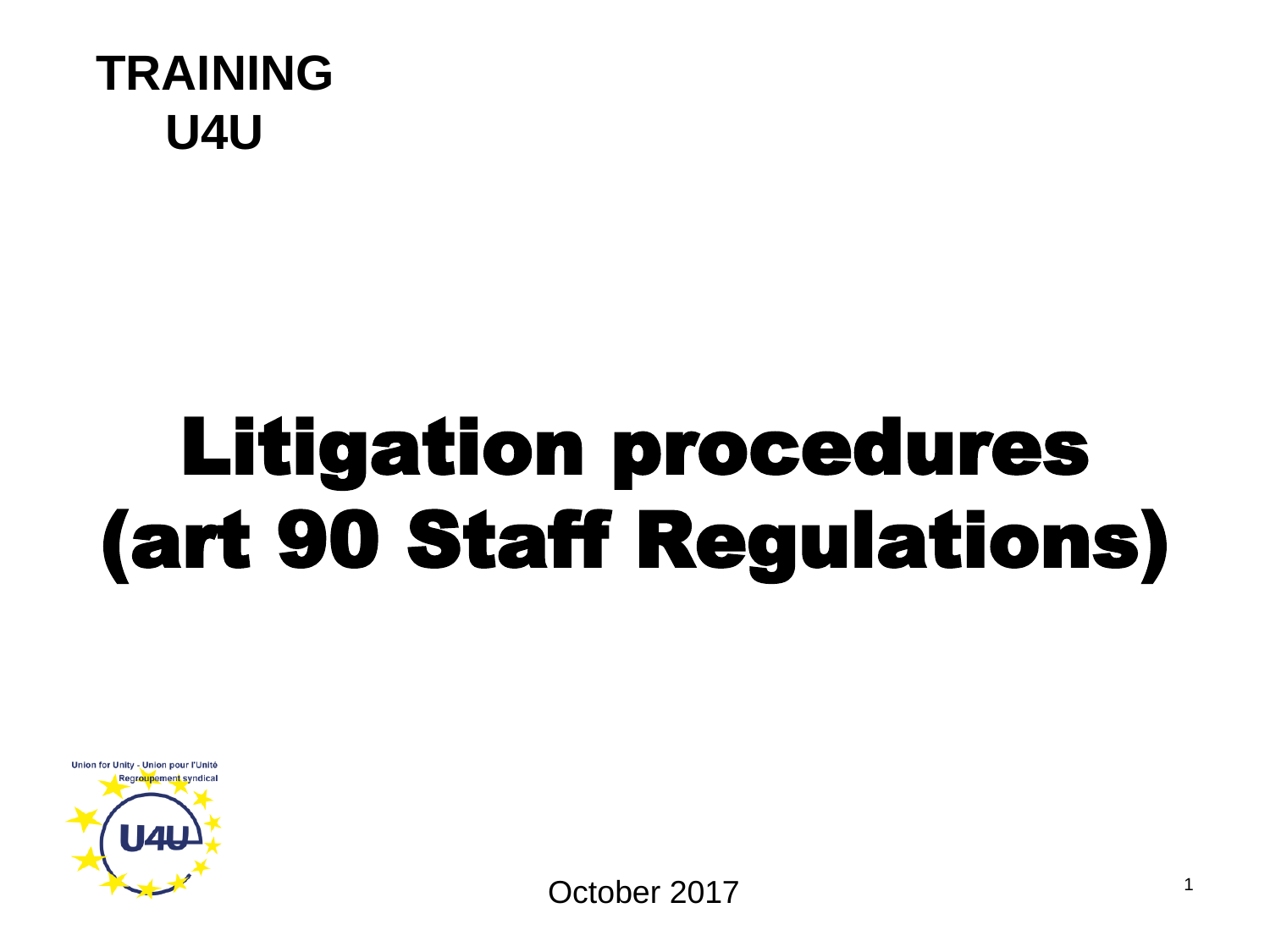# Objective of an appeal

- Restore your rights
- Everyone has the right to an effective remedy (Article 47 of the Charter of Fundamental Rights)
- No sanction against the exercise of this right
- Legal action (arguments of law and not of fairness or opportunity)



**Opportunity: it would be appropriate to take a measure or not Fairness: it would be fair to take a measure Law: the measure is based on - or violates - a legal basis**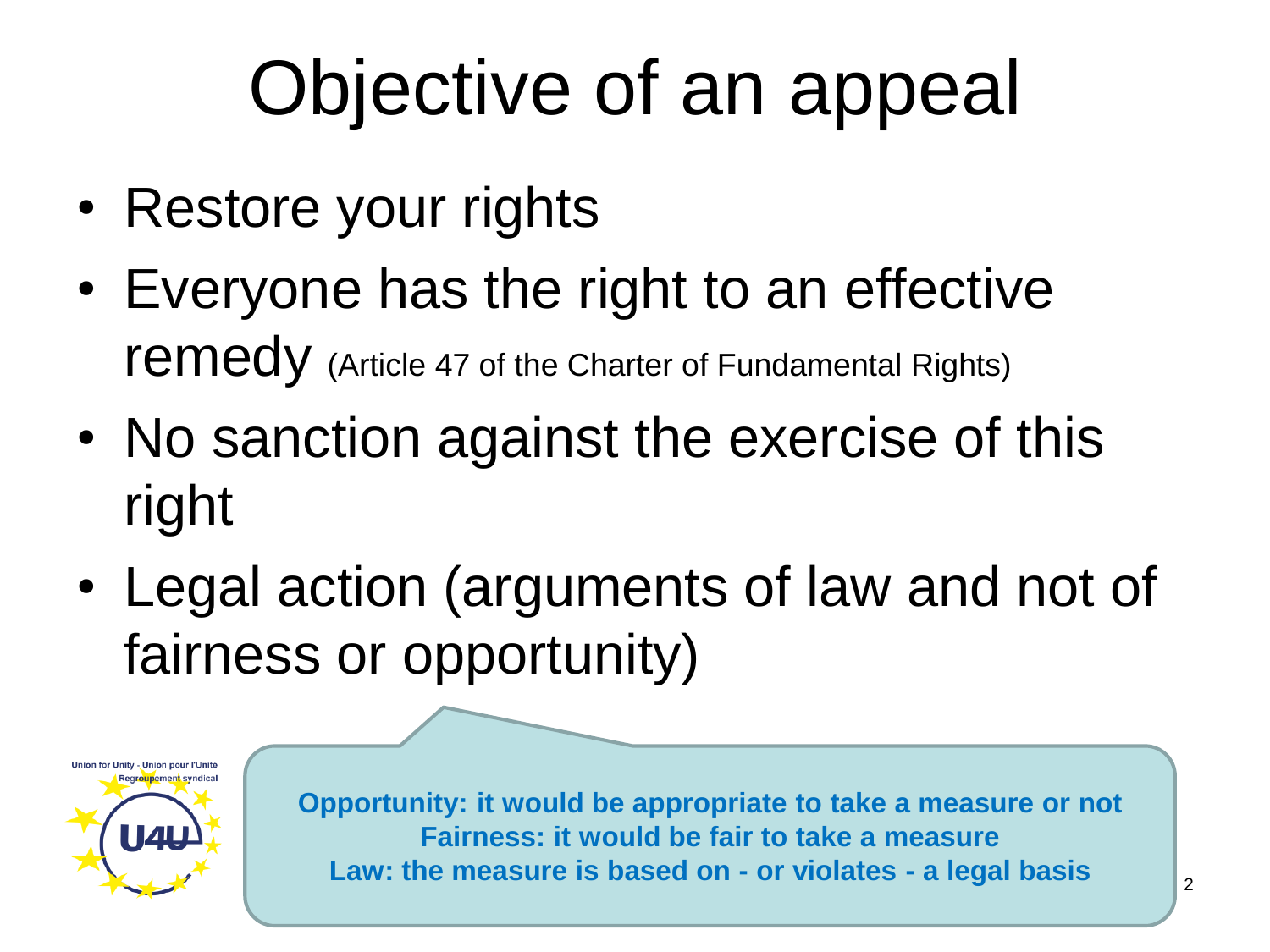# Do not stay alone!

#### **Do not stay alone!, U4U can help you !**

<http://u4unity.eu/support.htm#ai>



- Analysis of the file
- Proposal for other ways of resolution (harassment procedure, medical support, mediation ...)
- Assistance for writing an appeal
- Union for Unity Union pour l'Unité Regroupement syndical **U44**
- Free initial legal consultation
- Preferential rate for a lawyer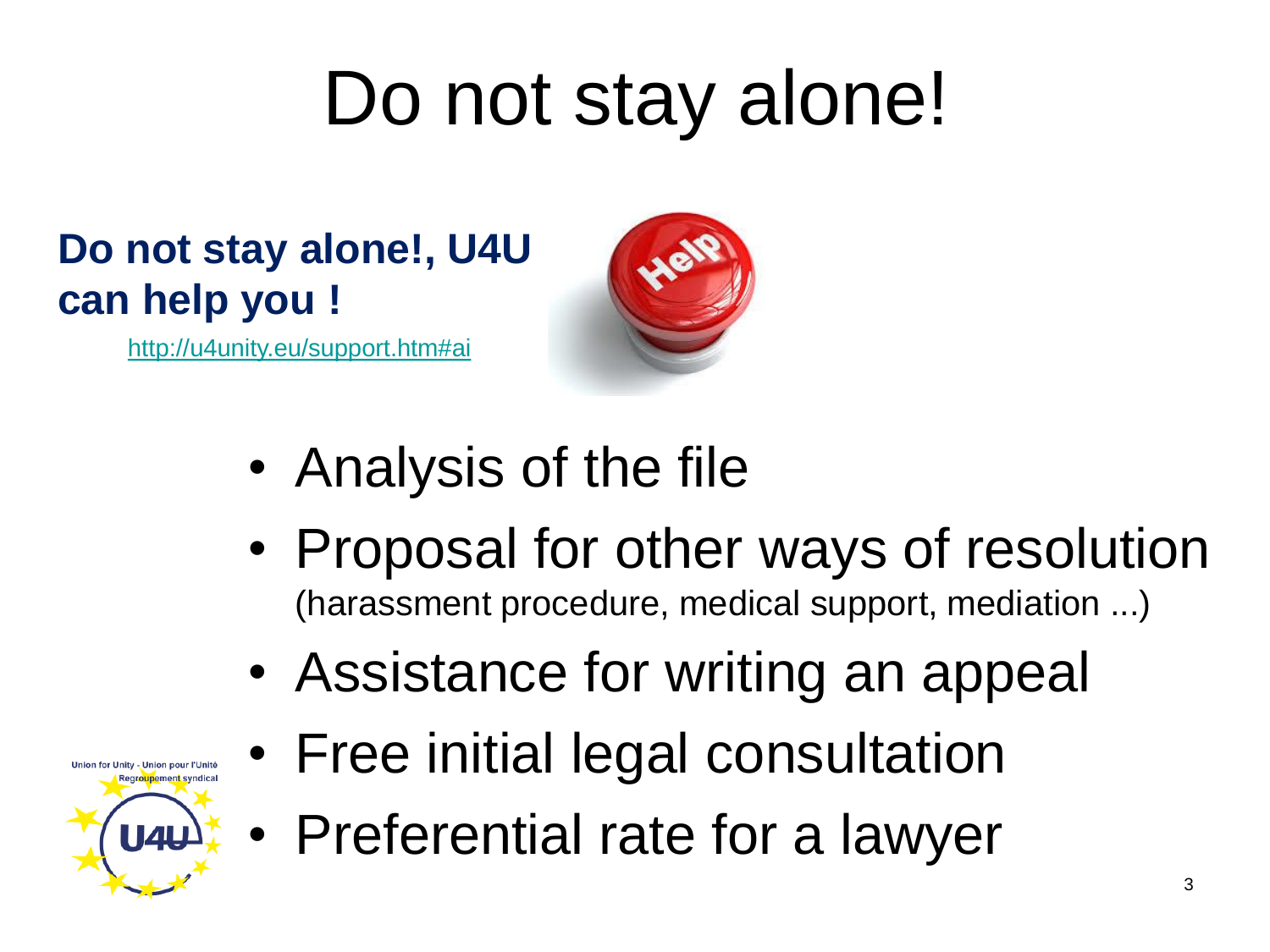#### Internal appeal procedures

• In some areas, there are specific appeal procedures with very short deadlines: evaluation report, probationary report, promotion, medical questions, EPSO competition ...

> **See the documents relative to these subjects**



These slides do not address these procedures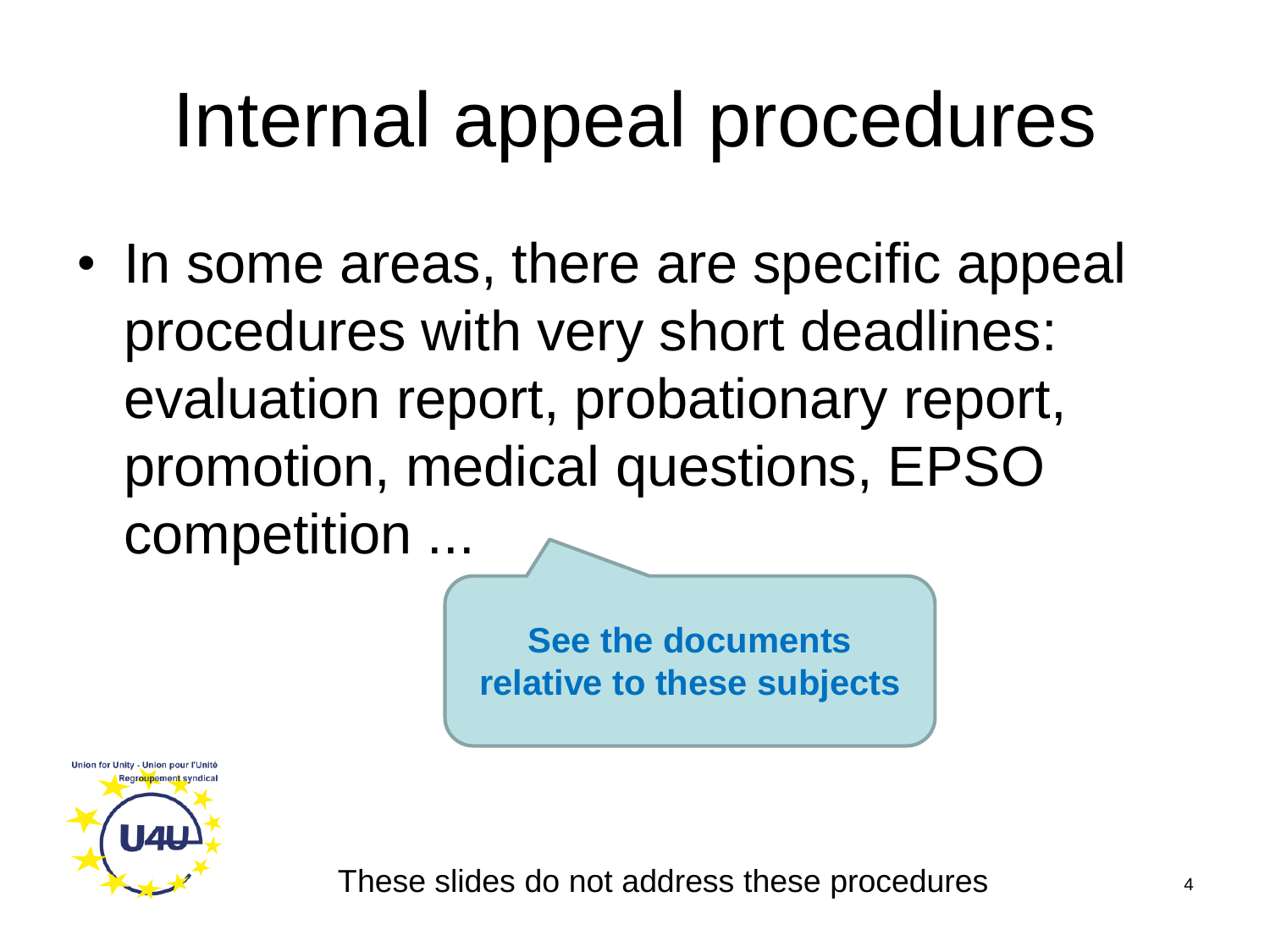#### **Overview**

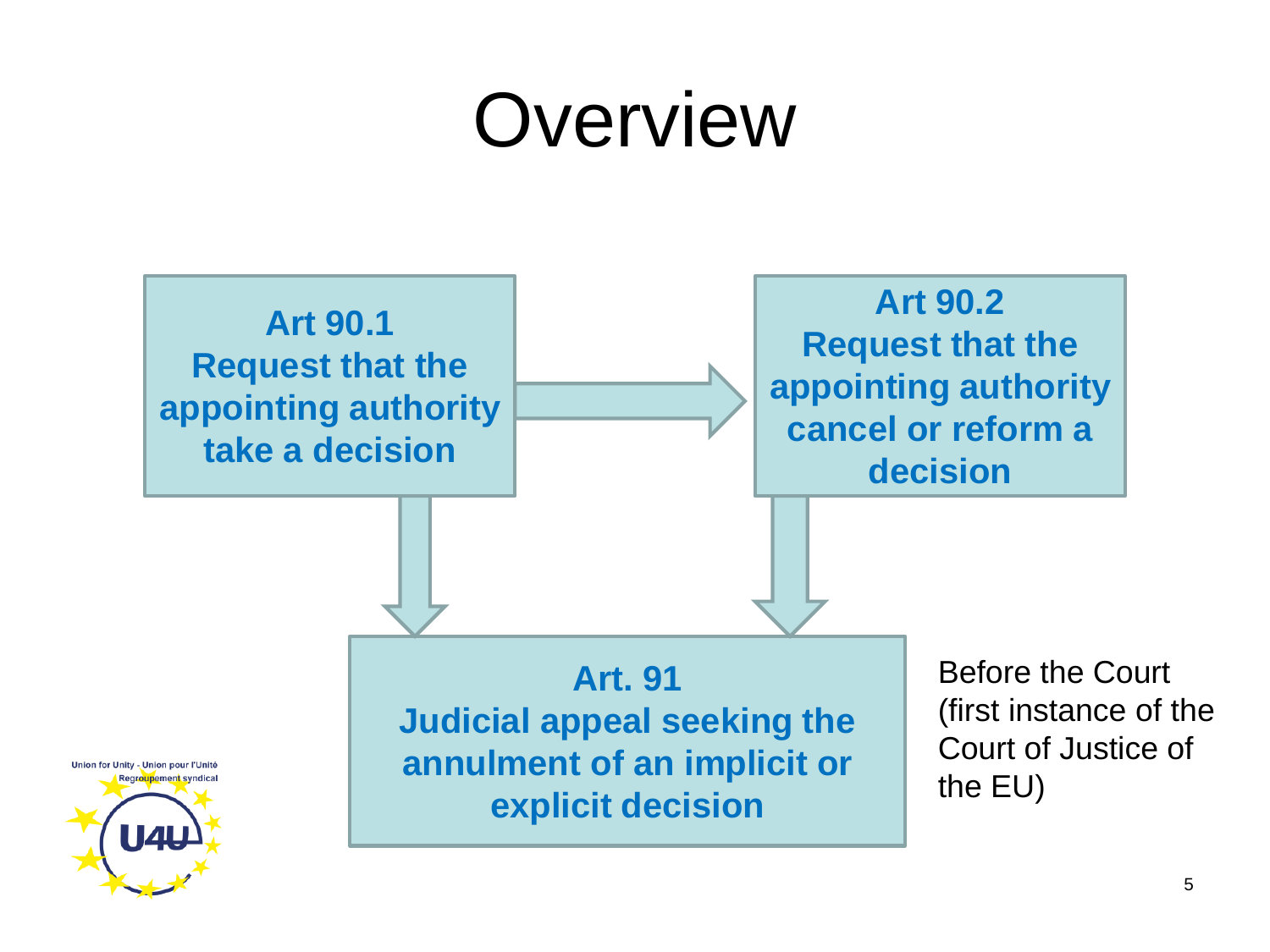# Art 90.1 : request for decision

• The purpose is to invite the appointing authority to take a decision

**Or OLAF ou Data Protection Supervisor**

- Do not confuse this request with a 90.2 claim for which it does not extend delays
- It may be used to obtain an appealable decision if the appointing authority remains Union for Unit Dactive

**U4U** 

**Eg change of family situation, center of interest ...**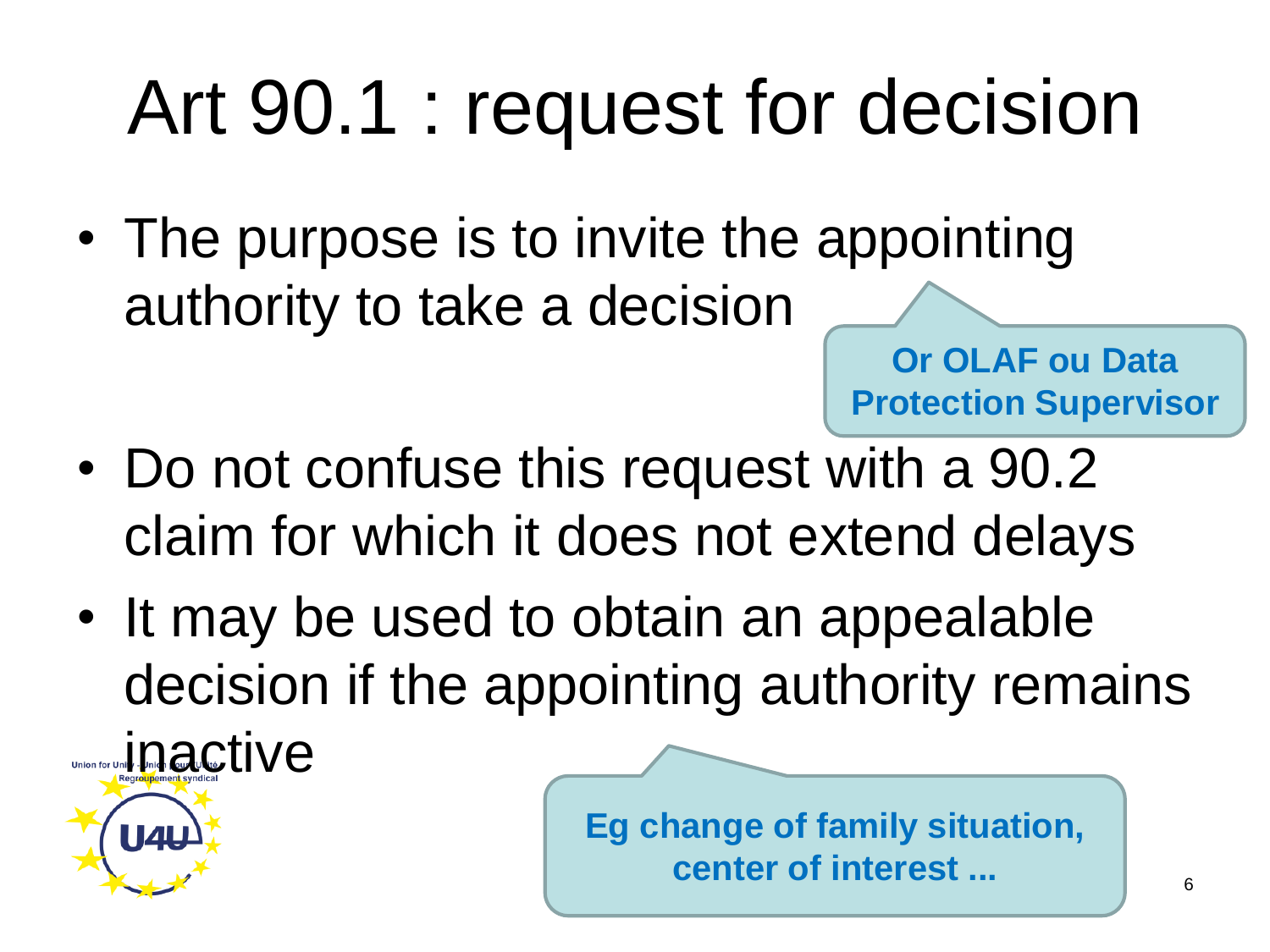#### Art 90.1 : procedure

**Request from the interested party**

**Reasoned decision** 

**of the appointing** 

**authority**

**Free procedure, except your possible consulting fees**

4 months from the request to the appointing authority. Non-response is a rejection decision.

Union for Unity - Union pour l'Unité Regroupement syndica <u>|| 41</u>

**Possible complaint 90.2**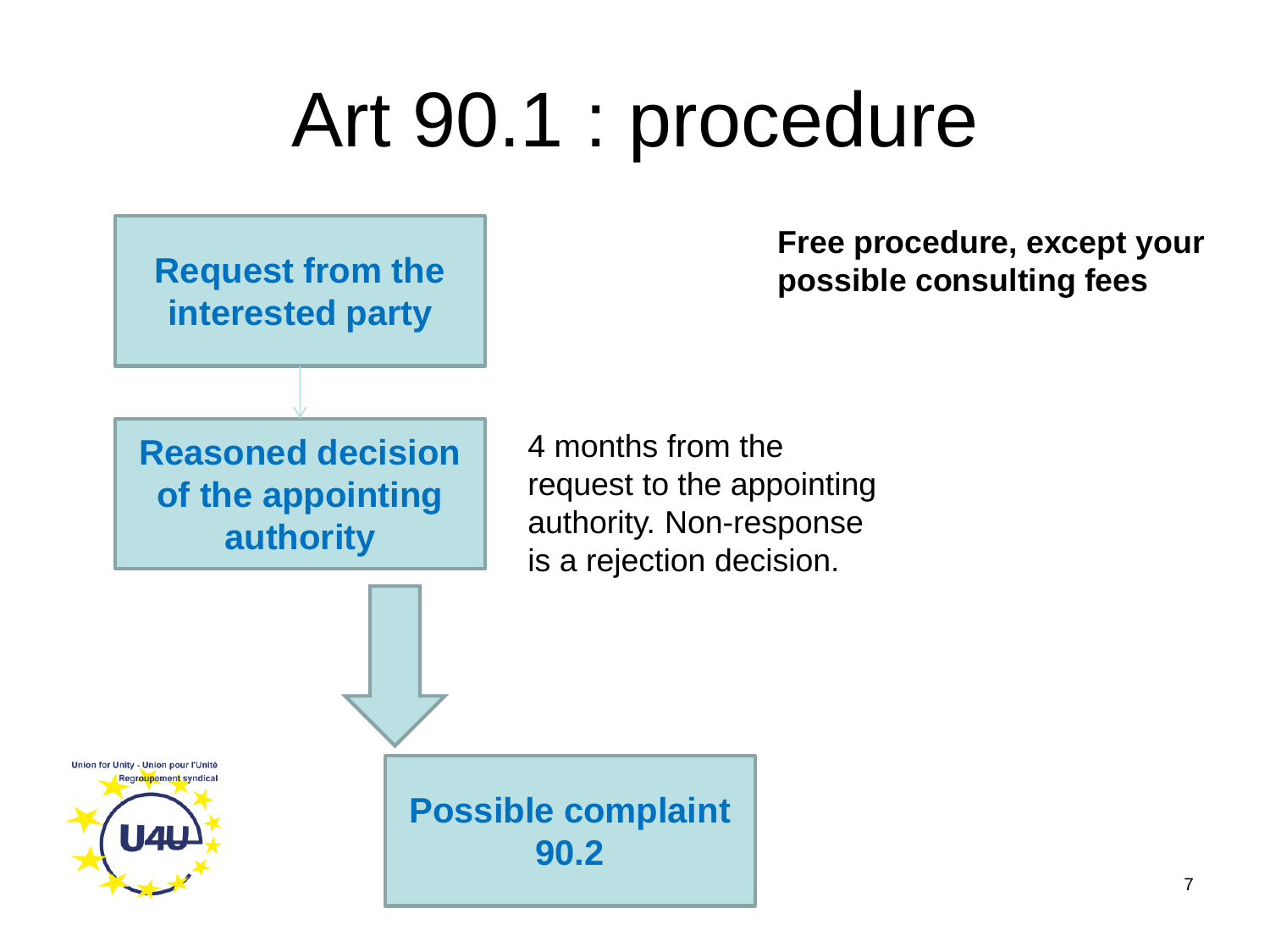# Art 90. 2 The Complaint

• Any official or agent may refer to the appointing authority a complaint against an act adversely affecting his legal position, directly and immediately

> **Or OLAF ou European Data Protection Supervisor**

• Adversely affecting act

– decision of the appointing authority

– implied rejection of an application under art.

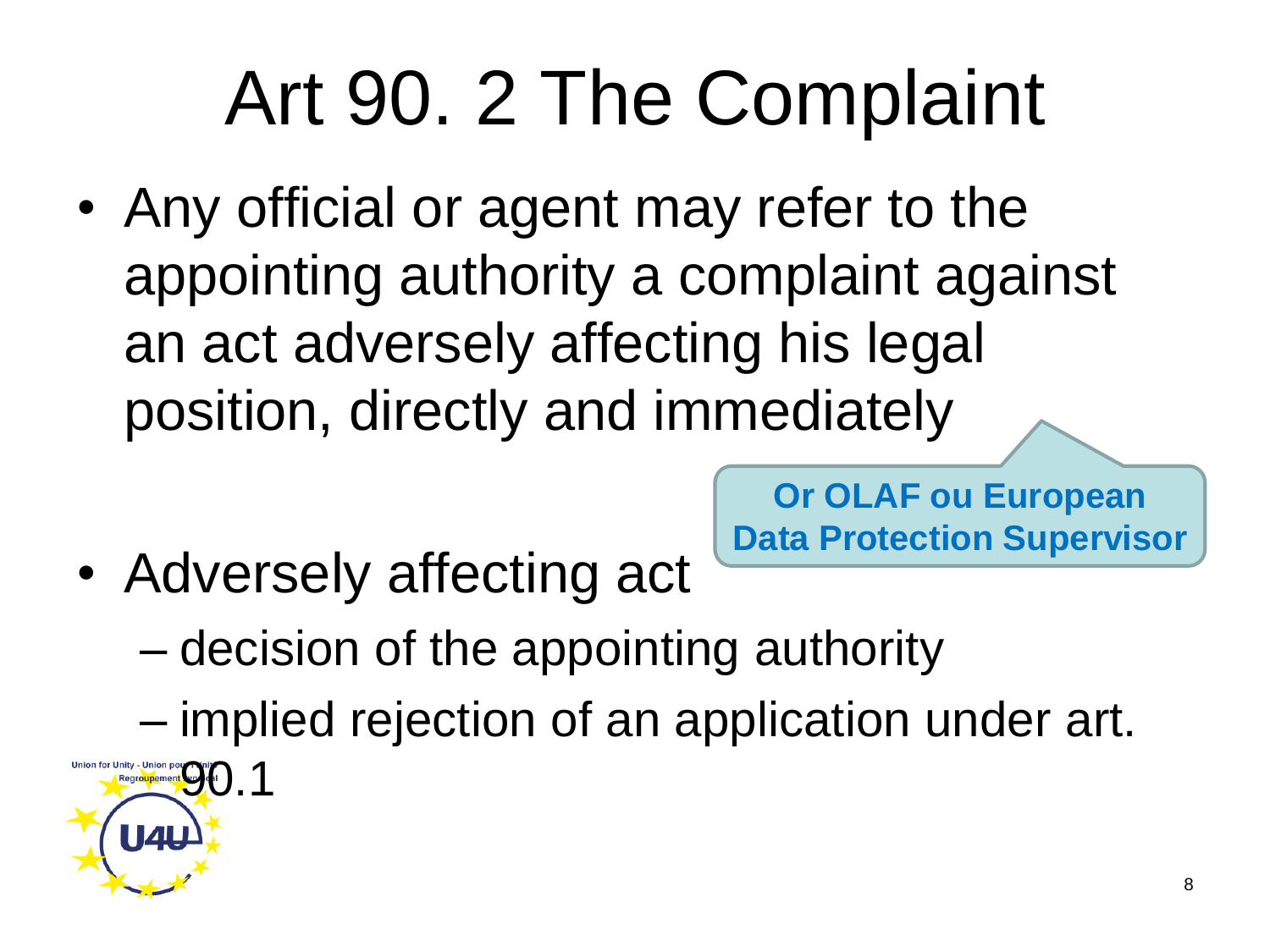# Adversely affecting act

- General decision (published)
- Individual measure (notified)
- Excludes preparatory acts

Examples of such acts: pay slips, closed evaluation report ...



**The preparatory acts of decisions do not in themselves affect you**

Examples of preparatory acts: opening of an investigation, evaluation report not closed ...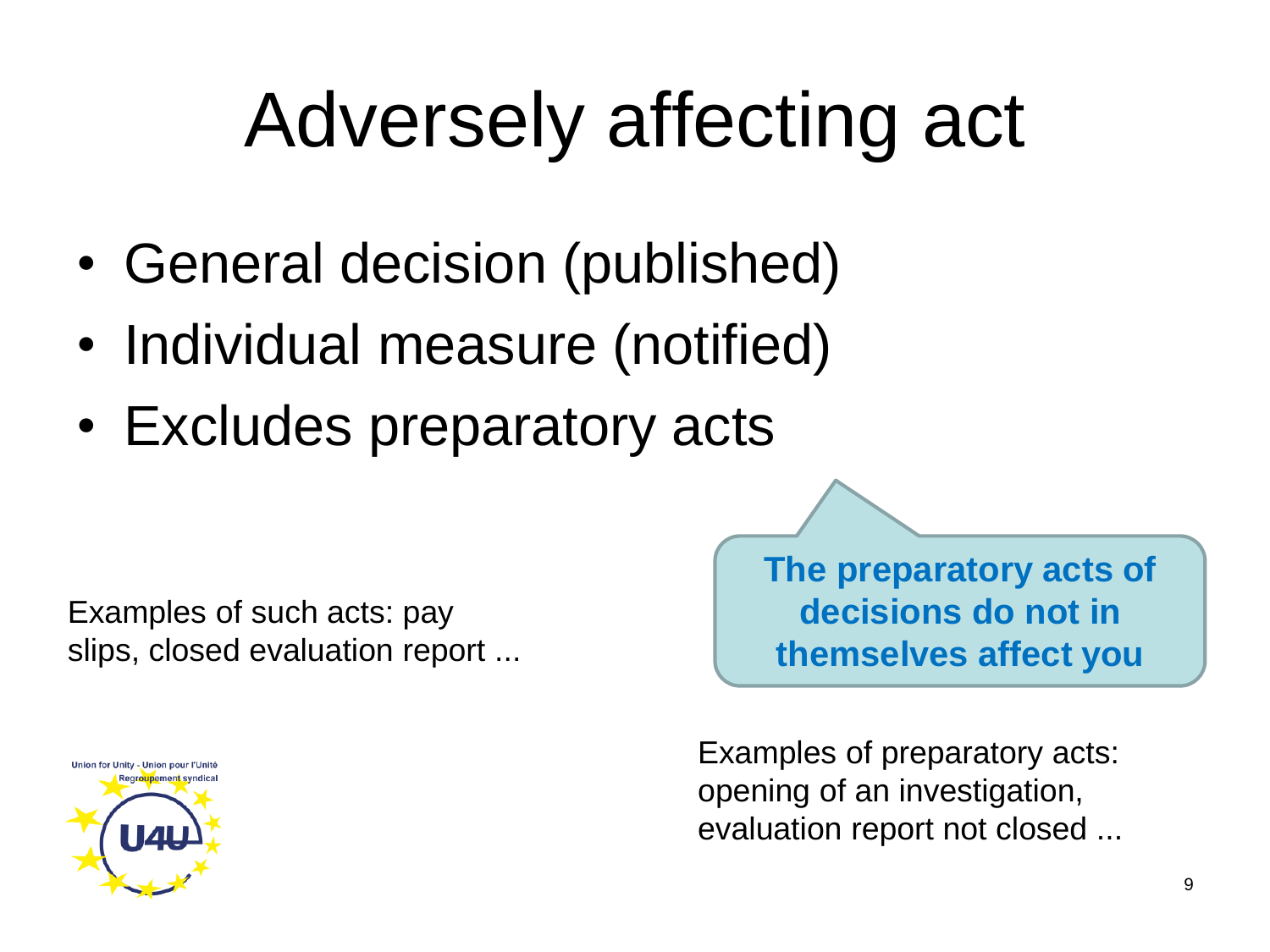# Parallel actions

- Possibility of using parallel actions:
	- Dialogue with the hierarchy
	- Complaint to the Internal Mediator, the European Ombudsman ...
- But watch out for delays that are not suspended by these actions

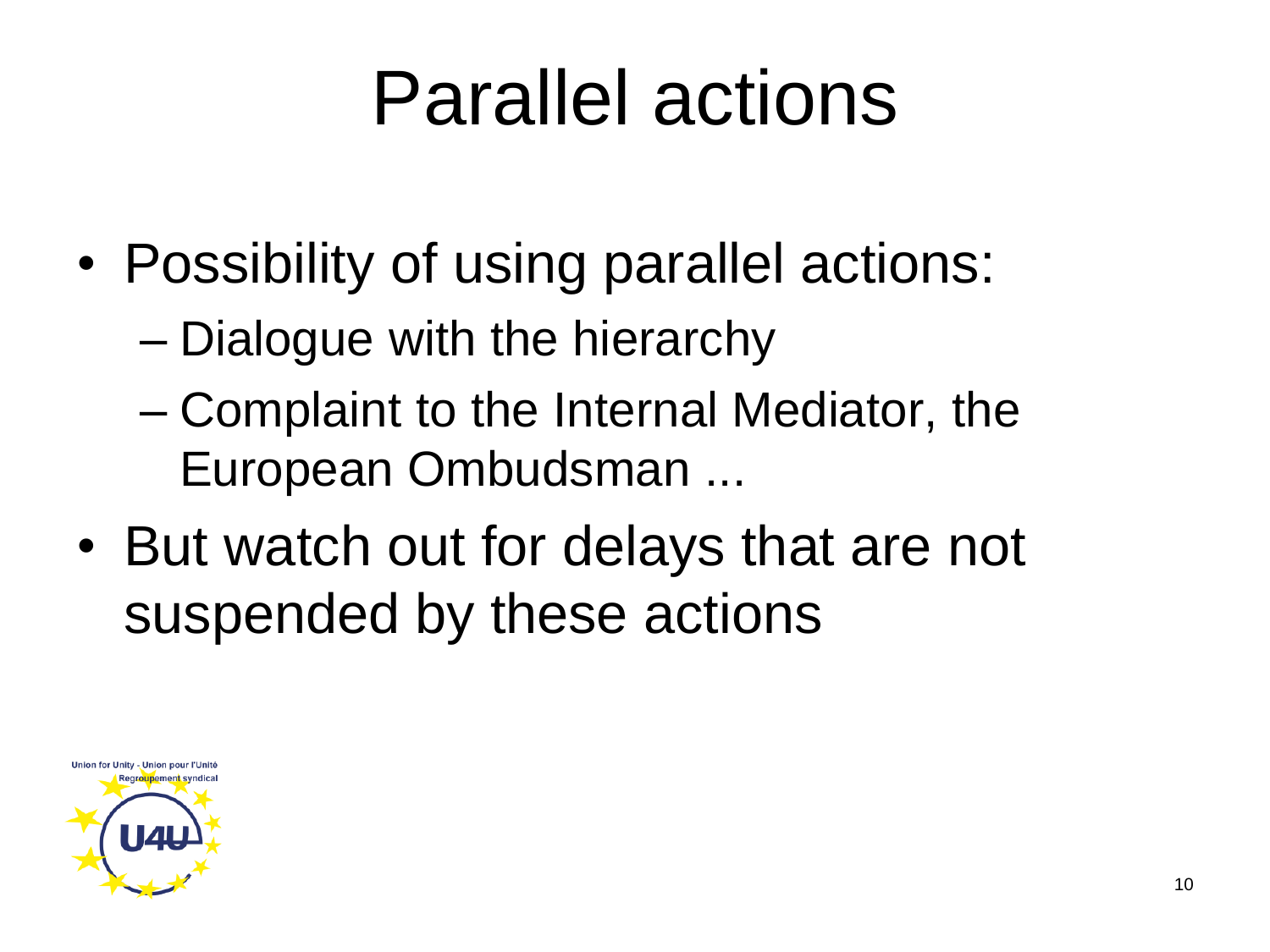# Art 90.2: Lodging deadlines

• 3 months :

**144** 

- from the day of publication or notification of the act adversely affecting you.
- from the day on which the person concerned became aware, if an individual act adversely affects a person other than the notified recipient.

– from the implied decision of rejection within **The meaning of Article 90.1.**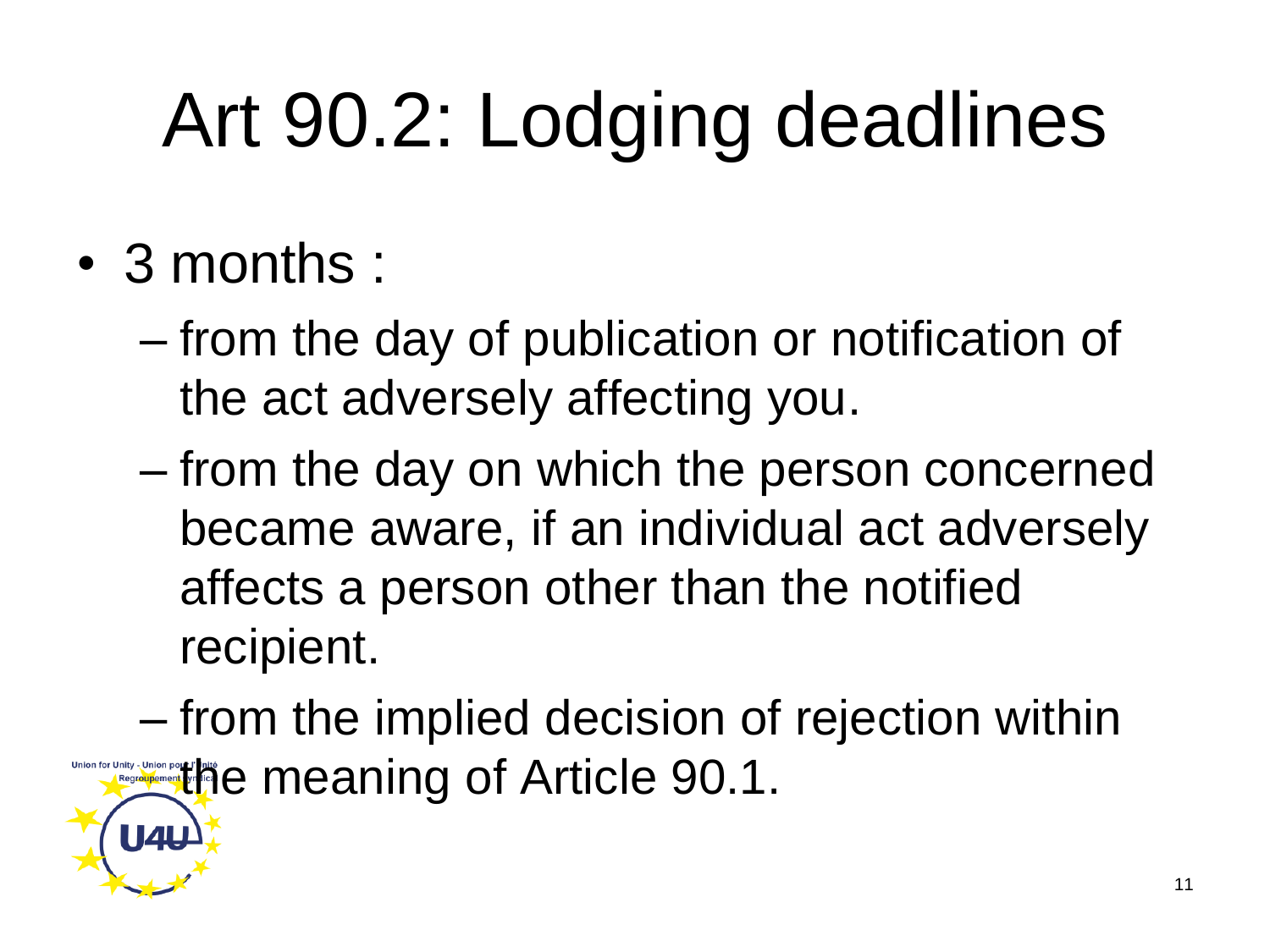# Lodging a Complaint

- Each institution establishes how to file a claim :
	- Commission: Cover Form
	- Parliament: email or registered letter with AR



– …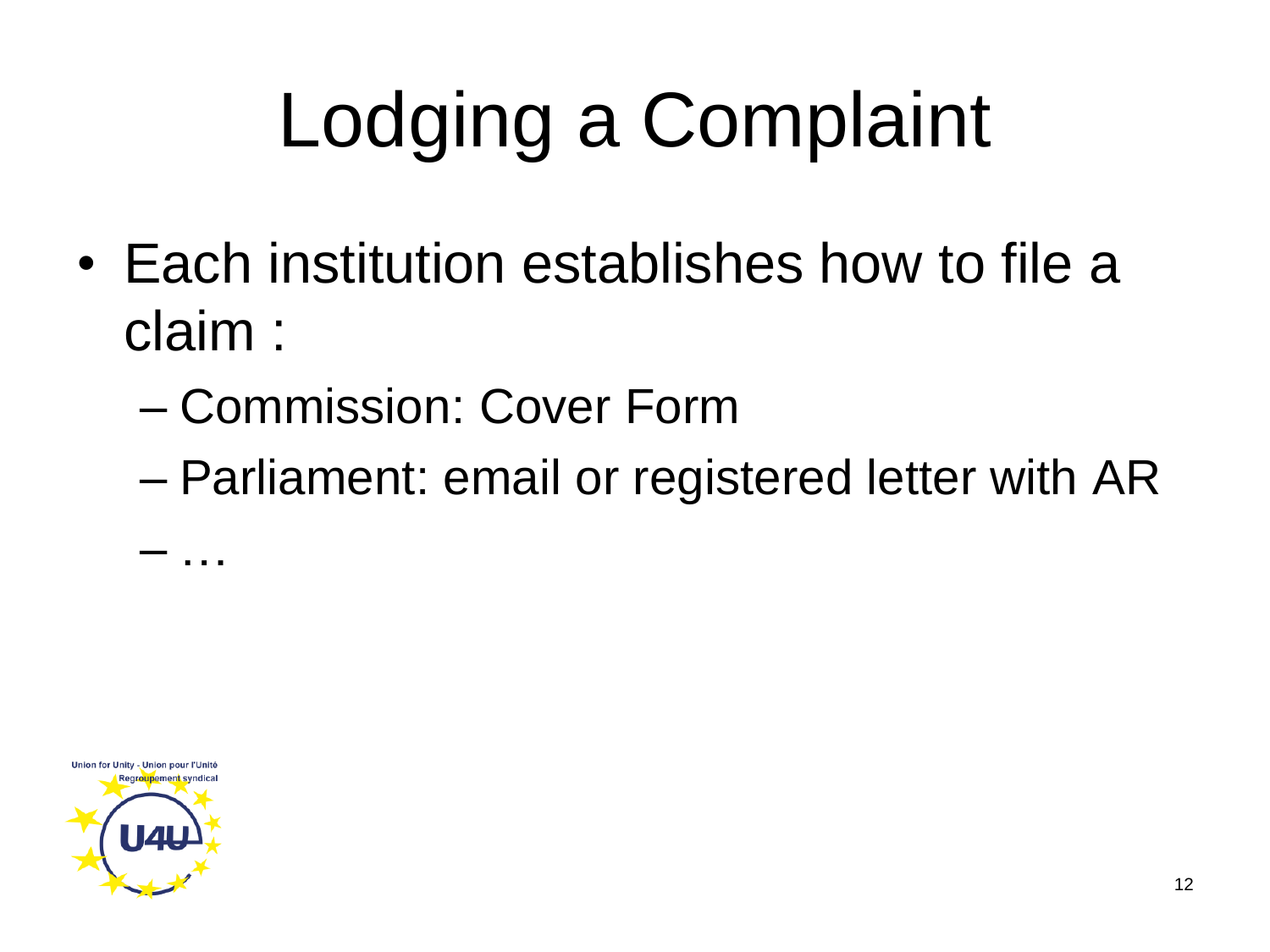#### Art 90.2 : Procedure

**Free procedure, except your consulting fees**

**Complaint filed**

**Reasoned decision taken by the AIPN**

**GIS** *: Groupe interservices demandes et réclamations* **Gives an advice to the AIPN**

4 months from the request to the appointing authority. Non-response is a rejection decision.

Union for Unity - Union pour l'Unité Rearoupement syndic  $\mathbf{L}$ 

**Possible appeal with the Court of Justice**

**It is possible to contact the GIS member appointed by the CSC to ensure that all facts are well listed**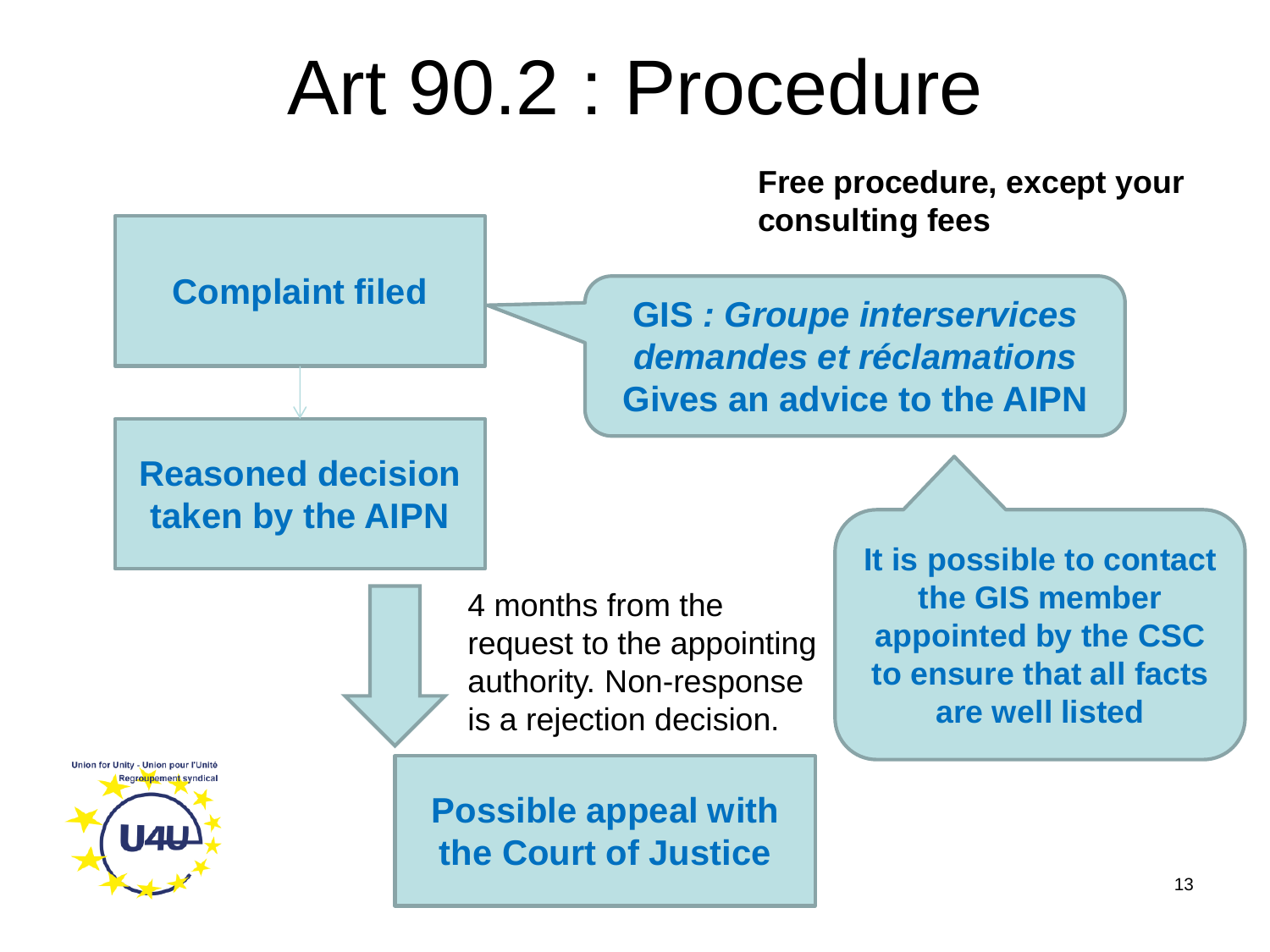# Content of the complaint

- Always seek legal help from a U4U lawyer or other advisor to file a claim
- You have to attack the decision in law
- It will be **impossible** to develop **new** *pleas*  in a judicial appeal



**The** *pleas in law* **are the factual or legal reasons that support the arguments of the parties.**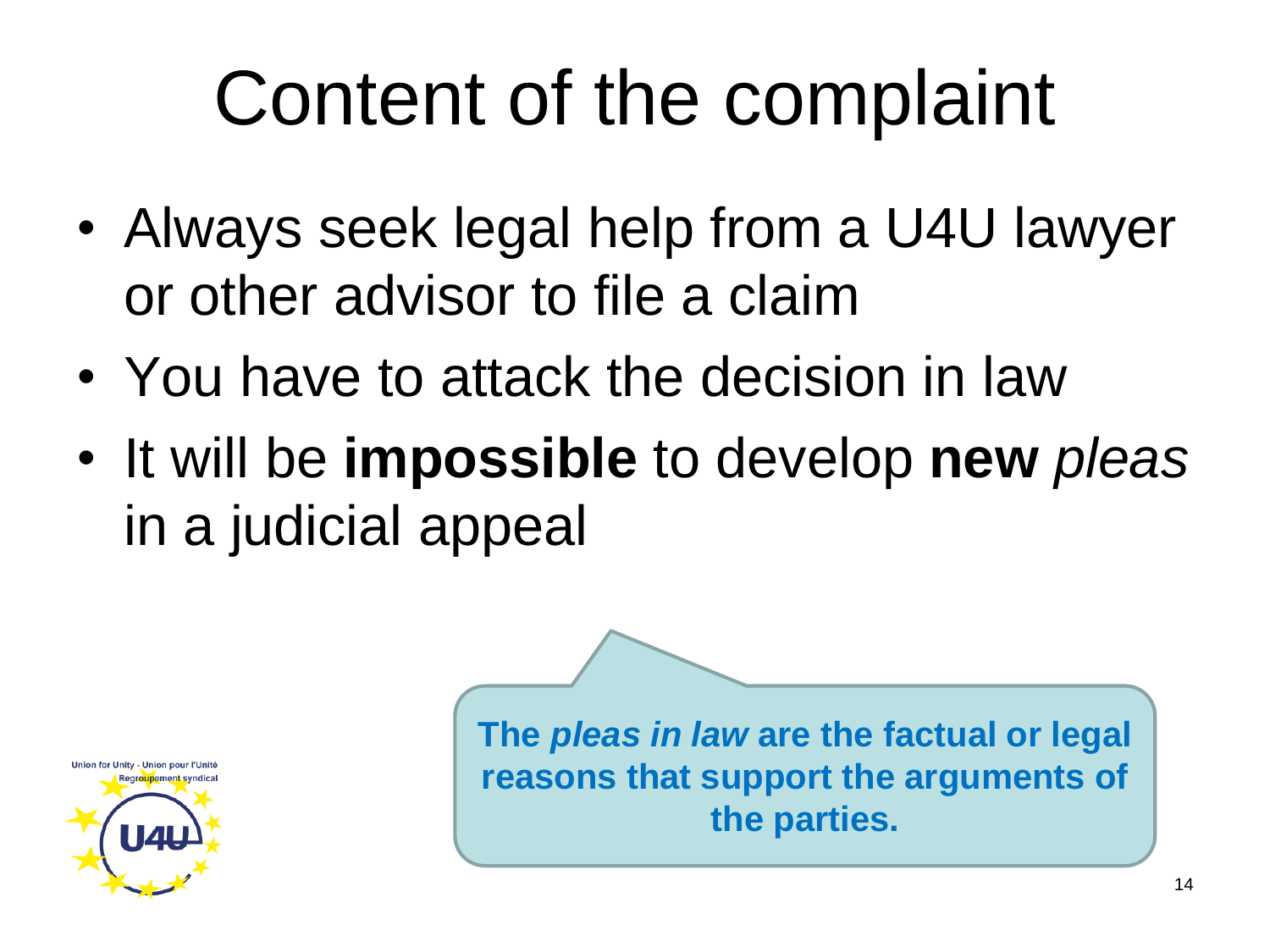# Judicial appeal art 91

- Objective: to obtain from the judge the annulment of a decision by challenging its legal grounds
- There needs to be continued interest in acting
- Heavy and slow procedure: think carefully and take advice before startin[g.](http://u4unity.eu/support.htm#ai)



**Don't stay alone : U4U may help you !**

<http://u4unity.eu/support.htm#ai>

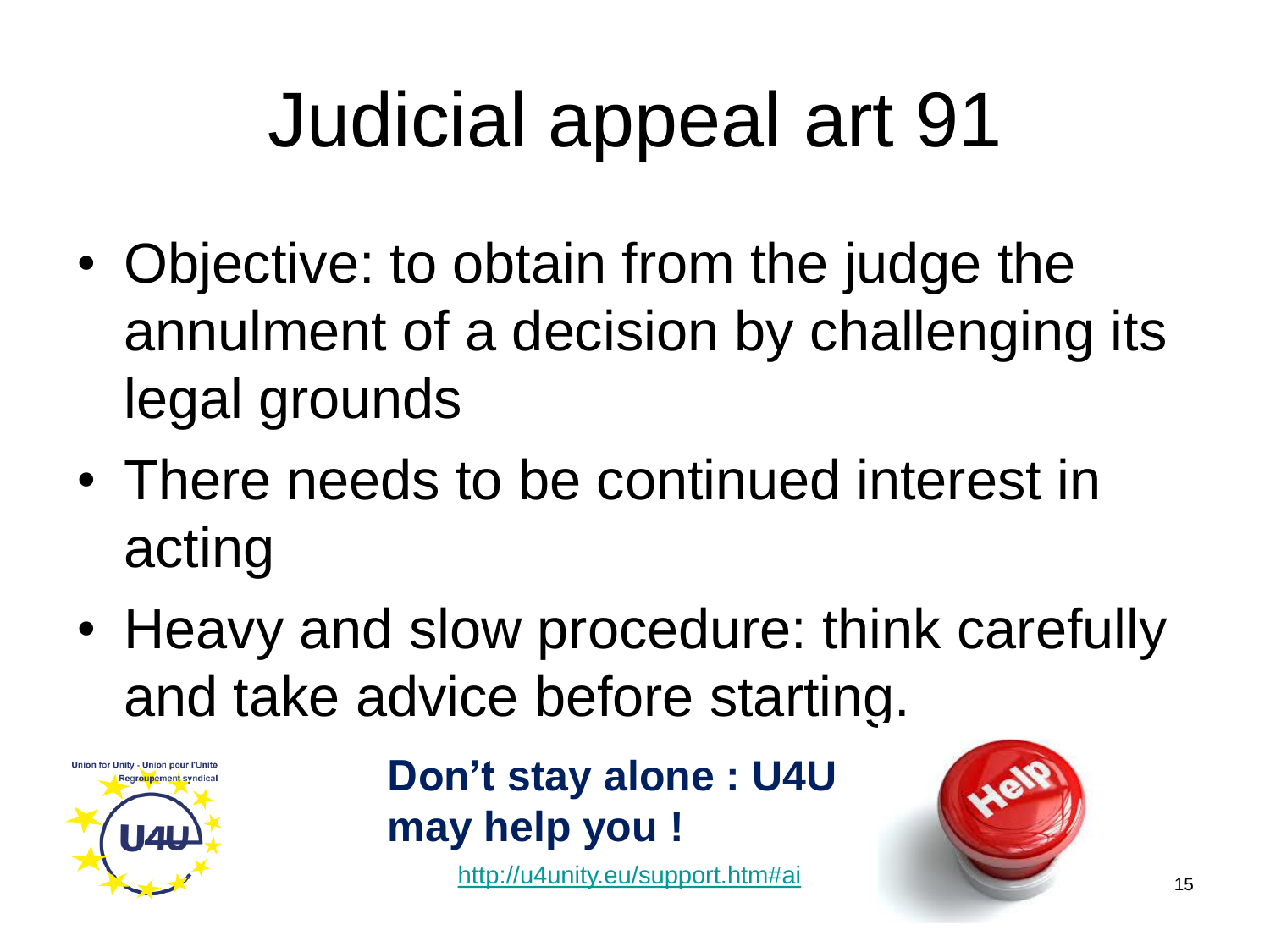# The legal appeal

- Before the Tribunal, provided that a claim has been made under Art. 90.2 and rejected **EPSO competitions excepted**
- 3 months delay, from explicit or implicit rejection

**An explicit rejection within 3 months after an implicit rejection opens a new delay**

• Interim measures (application for suspension of execution) possible, as soon as the complaint is filed without **Waiting for its rejection.**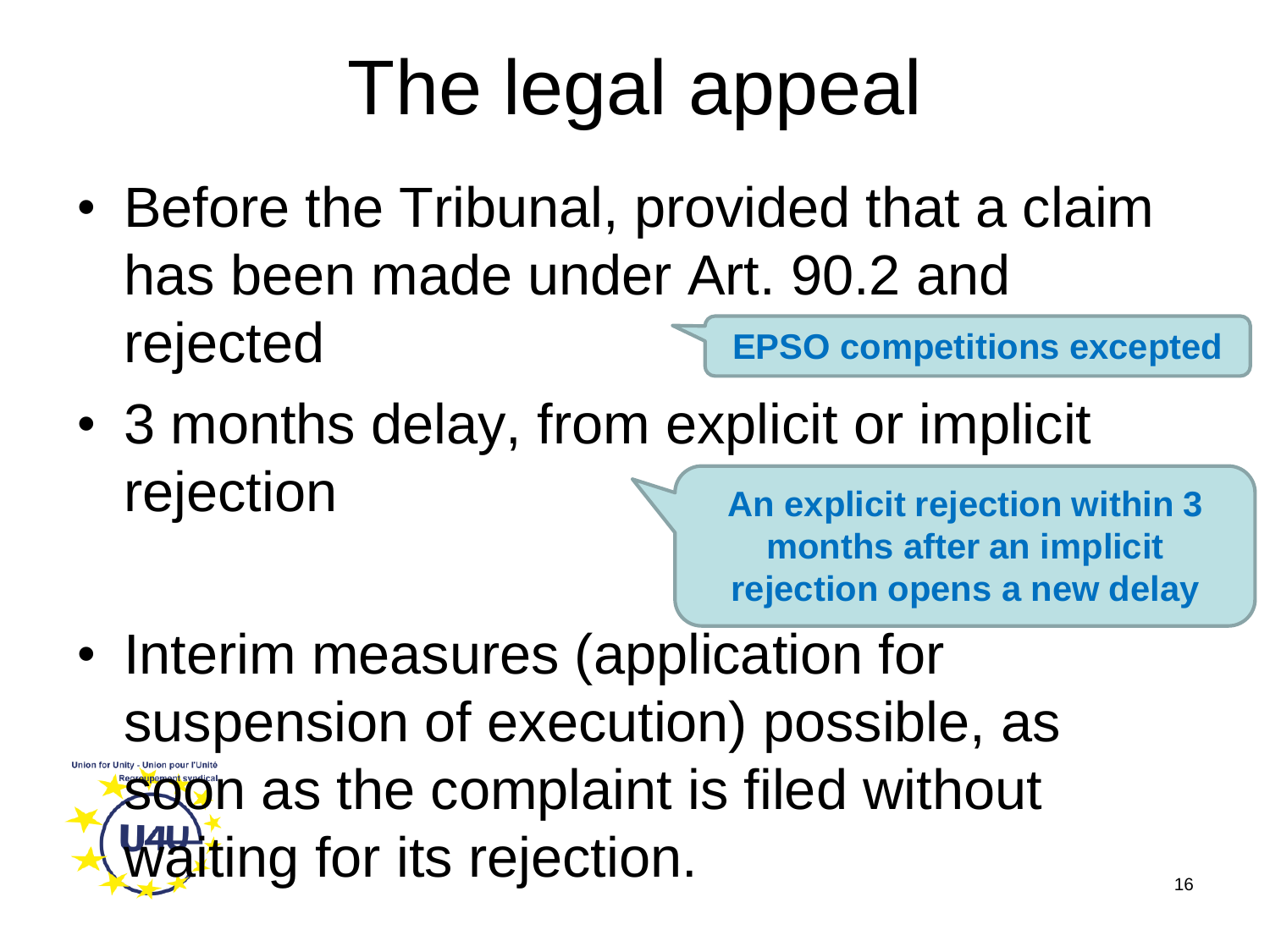## Costs of an Appeal

- Free of charges
- You will have to incur attorney fees
- The losing party will be ordered to pay the costs of the other party

**Real heavy risk !**

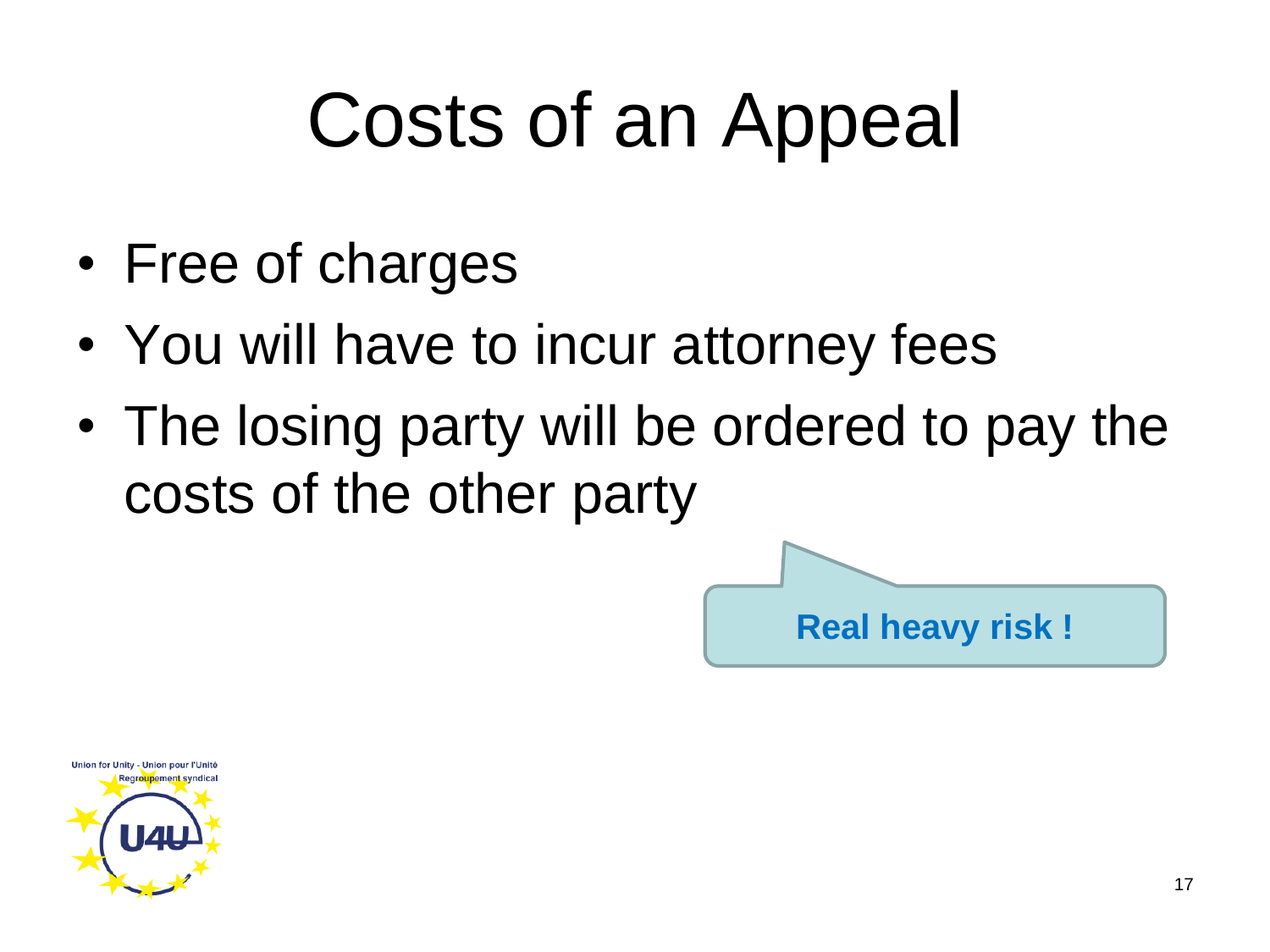# Content of an appeal

- Arguments of admissibility (interest to act ...)
- Legal arguments : main pleas: unlawfulness, procedural violation, manifest error, violation of your fundamental rights or of principles of good administration, misuse of powers or of procedure, violation of the principle of proportionality ...
- Evidence, supporting documents, testimonials

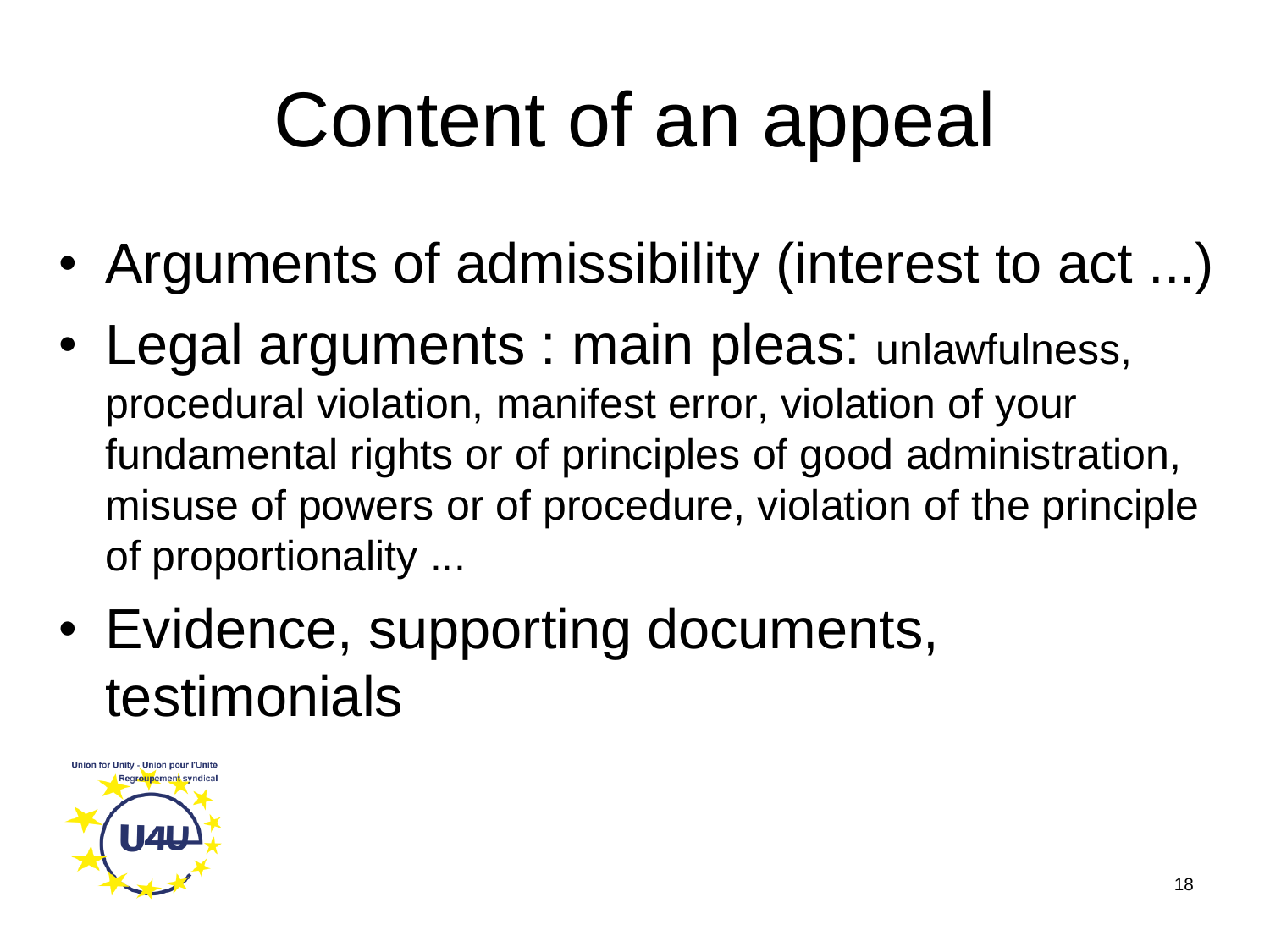# Stay of execution – Application for interim measures

- To avoid **serious and irreparable harm** to the plaintiff's interests, if the impugned decision had effect before the judgment on the merits.
- The application for interim measures presents all the evidence to justify the granting of provisional measures
- At least one of the pleas relied upon by the plaintiff must, at first glance, be serious.



**As the appeals are not suspensive, only this procedure allows suspension of the execution of an act. The judge hearing the application for interim measures also balances the interests of all involved parties.**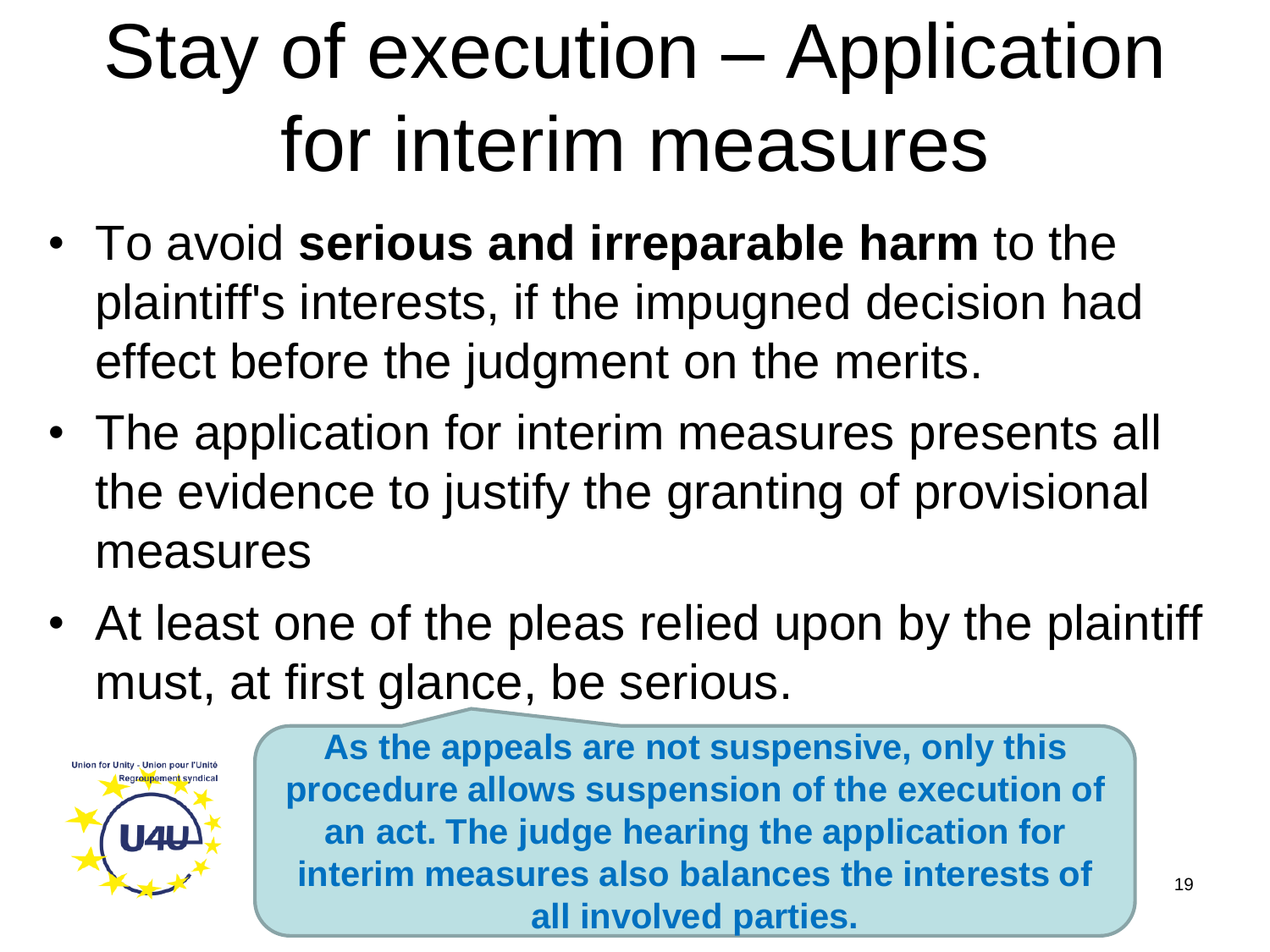# Obligation of Assistance by the Administration (Article 24)

- Request for assistance from the Administration in any proceedings against the perpetrators of threats, contempts, insults, defamations or attacks against the person and the property, **causing damage** to the official (or his family) **because of his quality and its functions**
- Bring a beginning of proof of the reality of the attacks
- Does not protect against the acts of the Administration itself
- The unjustified delay of the Administration to respond can incur its responsibility but it has a wide discretion in the choice of measures to be taken.

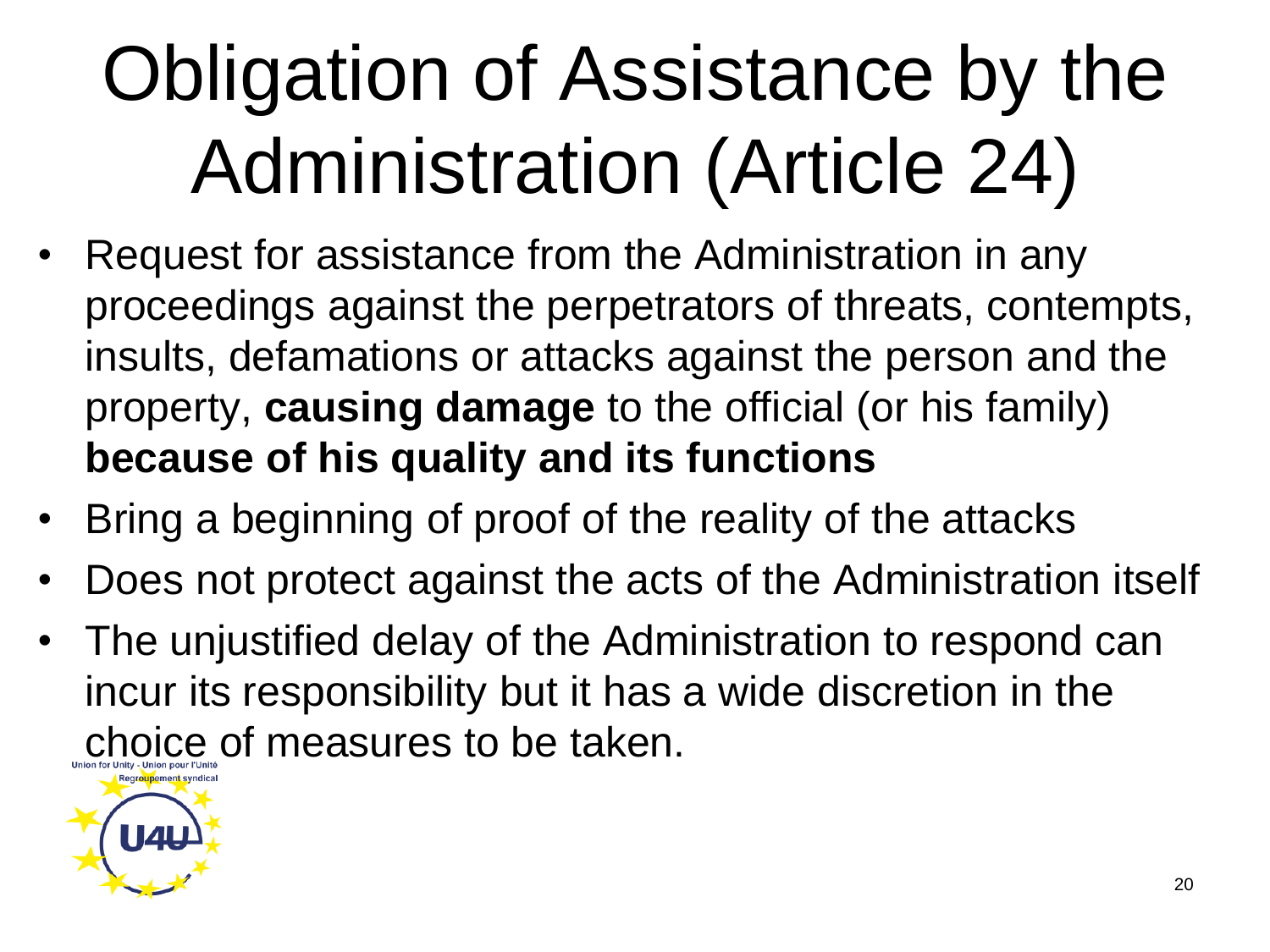# Whistleblowing (art 22 bis)

**Compulsory ! otherwise, offence…**

- An official who has knowledge of facts alleging illegal activity **must** inform his superior or his DG or the SG or OLAF.
- If he has acted in good faith, he is not prejudiced by the Institution
- He can forward the information (Presidents of the Institutions or Mediator) if:
	- He is in good faith and his information is founded
	- he has previously informed OLAF or his Institution (who must indicate within 60 days their time limit for action) (Except urgency  $\frac{1}{\sqrt{\frac{1}{\sqrt{\frac{1}{\sqrt{\frac{1}{\sqrt{\frac{1}{\sqrt{\frac{1}{\sqrt{\frac{1}{\sqrt{\frac{1}{\sqrt{\frac{1}{\sqrt{\frac{1}{\sqrt{\frac{1}{\sqrt{\frac{1}{\sqrt{\frac{1}{\sqrt{\frac{1}{\sqrt{\frac{1}{\sqrt{\frac{1}{\sqrt{\frac{1}{\sqrt{\frac{1}{\sqrt{\frac{1}{\sqrt{\frac{1}{\sqrt{\frac{1}{\sqrt{\frac{1}{\sqrt{\frac{1}{\sqrt{\frac{1}{\sqrt{\frac{1}{\sqrt{\frac{1}{\sqrt{\frac{1}{\sqrt{\frac{1}{\sqrt{\frac{1}{\sqrt{\frac{1}{\sqrt{\frac{1}{\sqrt{\frac{$